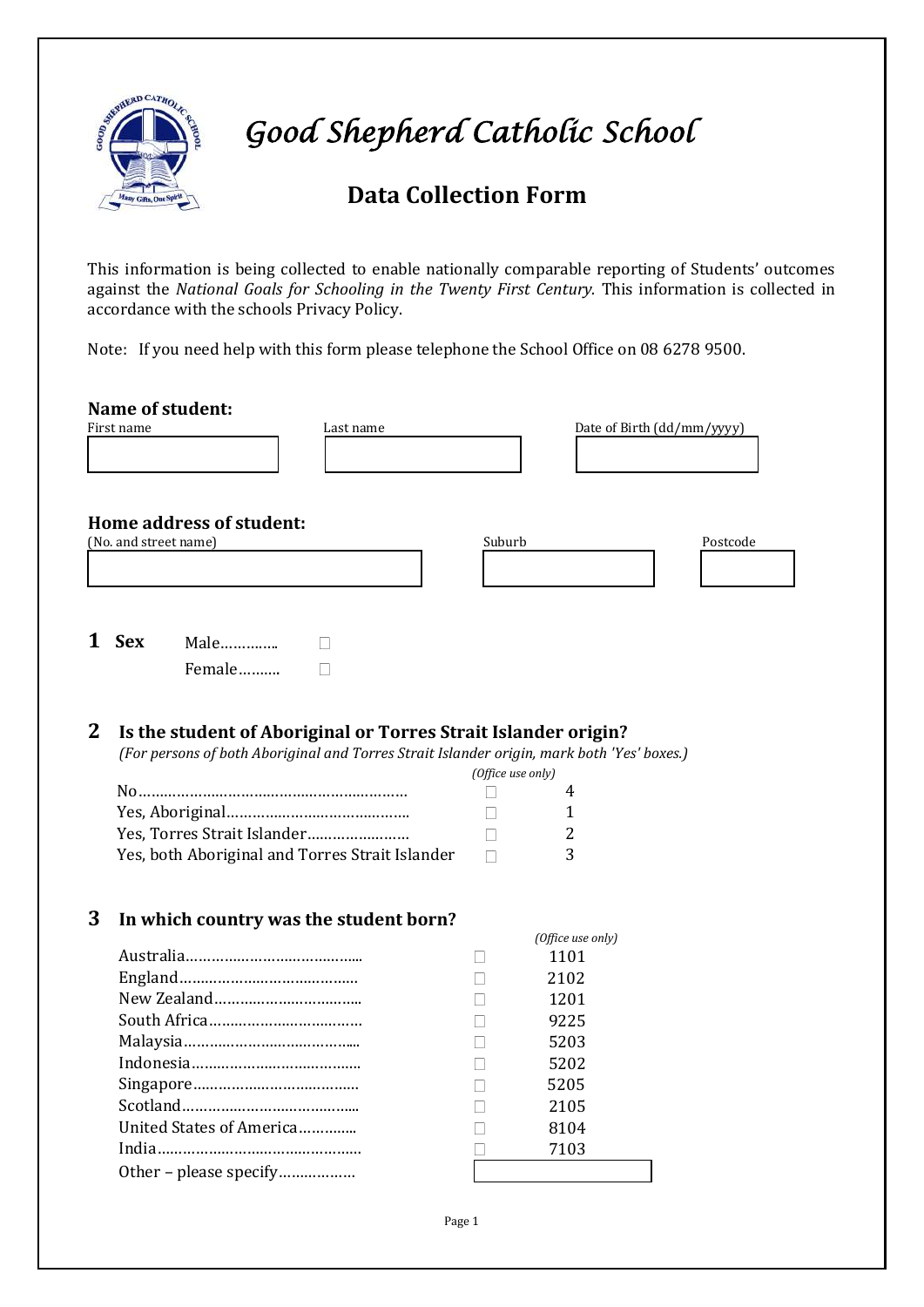## **4 Does the student or their female parent/guardian or their male parent/guardian Speak a language other than English** *at home***?**

*(If more than one language, indicate the one that is spoken most often.)*

|      |                         | student | female parent/       | male parent/ |                   |
|------|-------------------------|---------|----------------------|--------------|-------------------|
|      |                         |         | guardian             | guardian     | (office use only) |
| No,  |                         |         | 1 1. 1 1. <b>. .</b> |              | 1201              |
| Yes, | Italian                 |         | l 1. 1 1.            |              | 2401              |
| Yes. | Cantonese               |         | □………………□…            |              | 7101              |
| Yes. | Arabic (incl. Lebanese) |         |                      |              | 4202              |
| Yes. | Vietnamese              |         | U. U.                |              | 6302              |
| Yes. |                         |         | □…………………□……          |              | 3602              |
| Yes. | Indonesian              |         | l 1. 1 1.            |              | 6504              |
| Yes. | Mandarin                |         | l 1. 1 1.            |              | 7104              |
| Yes. |                         |         | l ll l               |              | 2303              |
| Yes. | Macedonian              |         |                      |              | 3504              |
| Yes. | Other - please specify  |         |                      |              |                   |
|      |                         |         |                      |              |                   |

### **5(a) What is the highest year of primary or secondary school the parents/guardians have completed?**

*(For persons who have never attended school, mark 'Year 9 or equivalent or below.)*

| Mark one box only in each column |                          |        |
|----------------------------------|--------------------------|--------|
| female parent/                   | male parent/             | office |
| guardian                         | <b>guardian</b> use only |        |
|                                  |                          |        |
|                                  |                          |        |
|                                  |                          |        |
|                                  |                          |        |

# **5(b) What is the level of the** *highest* **qualification the parents/guardians have completed?**

|                                      | Mark one box only in each column |              |          |  |
|--------------------------------------|----------------------------------|--------------|----------|--|
|                                      | female parent/                   | male parent/ | office   |  |
|                                      | guardian                         | guardian     | use only |  |
|                                      |                                  |              |          |  |
|                                      | □………………………………                    |              |          |  |
| Certificate I to IV (including trade |                                  |              |          |  |
|                                      |                                  |              |          |  |

# **6(a) What is the occupation group of the female parent/guardian?**

### **6(b) What is the occupation group of the male parent/guardian?**

*Please select the appropriate parental occupation group from the attached list.*

- *If the person is not currently in paid work but has had a job in the last 12 months or has retired in the last 12 months, please use the person's last occupation.*
- *If the person has not been in paid work in the last 12 months, enter '8' in the box above.*

Thank you for your time.

Please return this form to the school with the enrolment form.